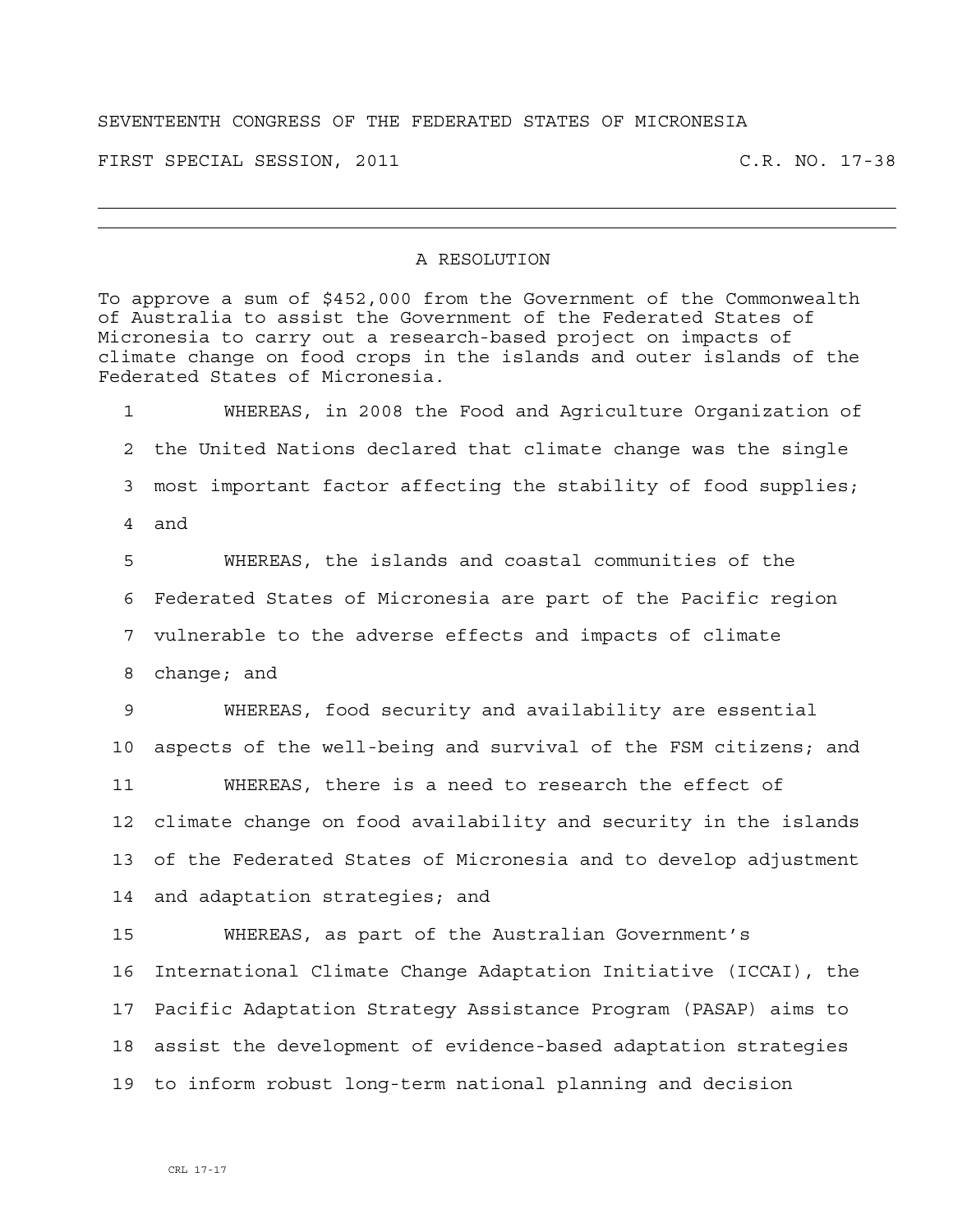C.R. NO. 17-38

1 making in partner countries like the Federated States of 2 Micronesia; and 3 WHEREAS, the Office of Environment and Emergency 4 Management (OEEM) submitted a proposal at an ICCAI workshop in 5 March 2009; and

6 WHEREAS, the PASAP will establish a partnership between 7 the FSM OEEM Project Office, the SPC North Pacific Regional 8 Office (SPC NPRO), and the College of Micronesia-FSM 9 Cooperative Research and Extension (COM FSM CRE) Office in 10 Pohnpei to manage and deliver the required activities for the 11 research; and

12 WHEREAS, the Australian Government through its ICCAI has 13 awarded the Federated States of Micronesia \$452,000 to finance 14 the research project to be conducted in the Federated States of 15 Micronesia; and

16 WHEREAS, pursuant to section 210(2) of title 55 of the 17 FSM Code, the President shall submit any agreement for the 18 acceptance or receipt of foreign financial assistance to the 19 Congress no later than the first regular or special session of 20 Congress convened immediately subsequent to the execution of 21 such agreement, for approval by resolution; now, therefore, 22 BE IT RESOLVED by the Seventeenth Congress of the 23 Federated States of Micronesia, First Regular Session, 2011, 24 that the \$452,000 grant from the Australian Government through 25 its ICCAI program is hereby approved and accepted; and